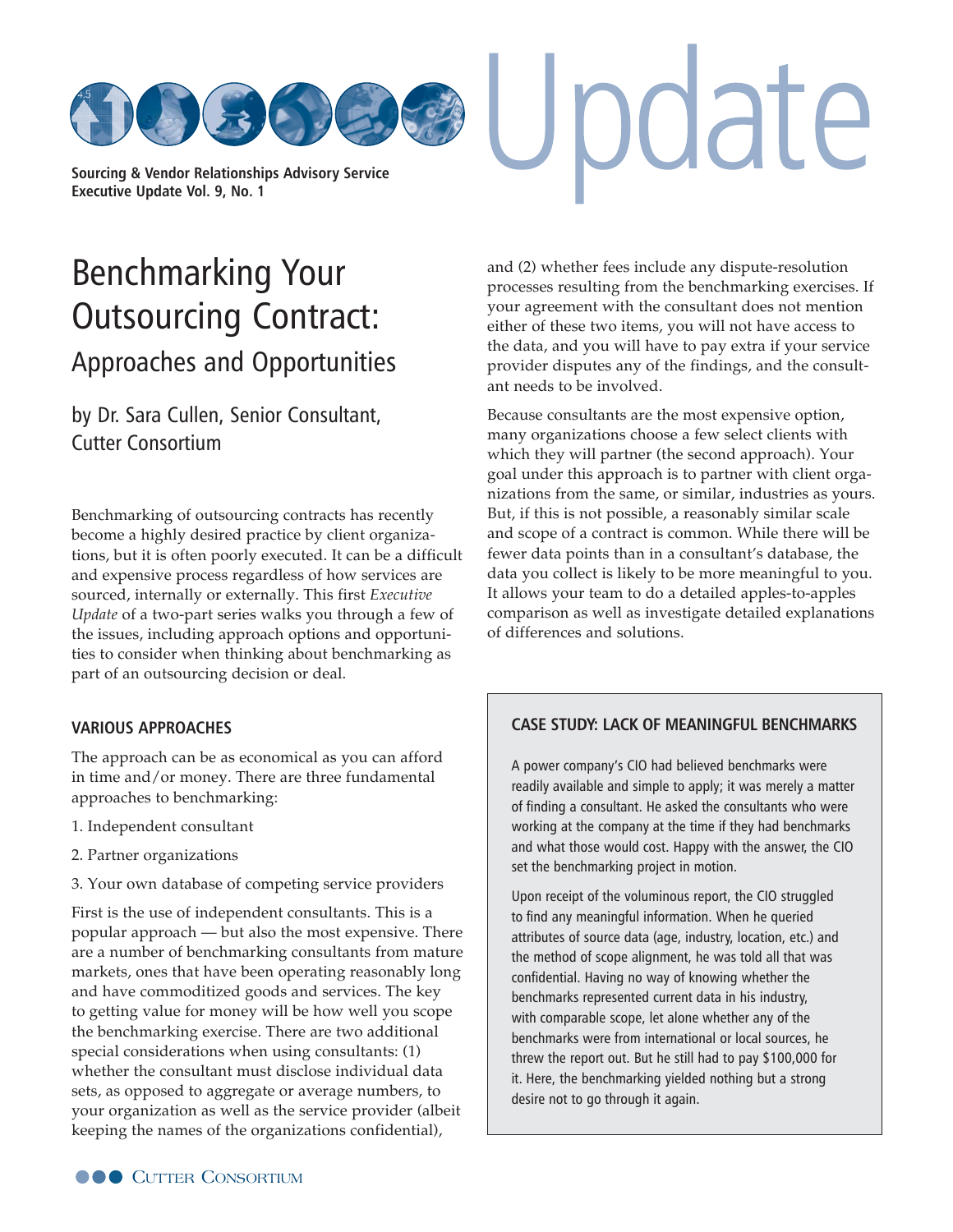Under the last approach, some organizations create their own database through the use of supplier panels or multiple suppliers for the same services. You typically see this in applications development where it is not unusual to see on a panel dozens, if not hundreds, of developers. By having a reasonable number of service providers compete regularly for various contracts or work orders over a defined period, you are in effect continually benchmarking each contract.

## **SCOPING**

Expecting good data as an *inherent* result of a benchmarking exercise is a common gaffe made by first-timers. To make sure your benchmarking exercise delivers the expected degree of meaningful information, and particularly to manage an independent consultant as your benchmarking agent, the most important aspect is to get the scope of the data to fit your organization best. Defining what you believe would be an apples-to-apples comparison is the only way you can be assured of even getting something fruit-related.

For example:

- **How old can the data be?** If you do not specify this, the data will be very old, indeed.
- **What geographic regions can the data be from?** If you do not specify this, do not make any assumptions about what country the information was sourced from, only that it may not be the countries where you operate.
- **Will it be tax inclusive or exclusive?** Exclusive is a better approach to normalizing data from other countries and/or states.
- **Can it be insourced or only outsourced operations?** If you do not specify this, the exercise could result in comparing your contract to internal operations of other organizations.
- **What industry can the data be from?** If you do not specify this, rest assured little of the data will be from your industry.

 **How large and small can the organizations be?** If you do not specify this, the data may come from very small to very large organizations, which may not be as meaningful to you.

## **BENCHMARKING THROUGHOUT THE OUTSOURCING LIFECYCLE**

The outsourcing lifecycle $1$  consists of four phases and nine building blocks (see Figure 1), representing the best practices in forming and managing outsourcing arrangements based on research with 107 organizations [3].

During the architect phase, after you have a bit of an idea about what you may consider outsourcing, a reasonable understanding of current market prices and service levels is one of the key steps in the first building block: investigate. This is invaluable information for your own piece of mind, but also for when dealing with the supplier's pitch on service delivery. Being factbased is vital; it enables you to sit down and calculate, rather than have to negotiate in an ill-informed way. Most organizations do this as part of their decision regarding whether to go to market very early in the outsourcing lifecycle (see Figure 2) [2]. And the focus is not just on cost, but also on service levels, which is an abridged value-for-money assessment.

While most organizations perform some form of benchmarking as part of the letting of a contract, as Figure 2 shows, prudent contract management continues this process throughout the life of the agreement in the operate phase.

Studies in Australia have shown a few trends regarding benchmarking after the contract has been signed. First, there is a 50:50 split between those organizations that have benchmarked during the operate phase.

For those that benchmark, it tends to be performed as a one-time event, often at the end of the contract, or annually (see Figure 3). Second, the approach taken tends to be through the use of a partner organization — another organization bearing enough similarities to the contracted services to allow for meaningful comparisons (see Figure 4). Interestingly, 10% used the

1 For more on the outsourcing lifecycle, see [1].

The *Executive Update* is a publication of the Sourcing & Vendor Relationships Advisory Service. ©2008 by Cutter Consortium. All rights reserved. Unauthorized reproduction in any form, including photocopying, faxing, image scanning, and downloading electronic copies, is against the law. Reprints make an excellent training tool. For information about reprints and/or back issues of Cutter Consortium publications, call +1 781 648 8700 [or e-mail service@cutter.com.](mailto:service@cutter.com)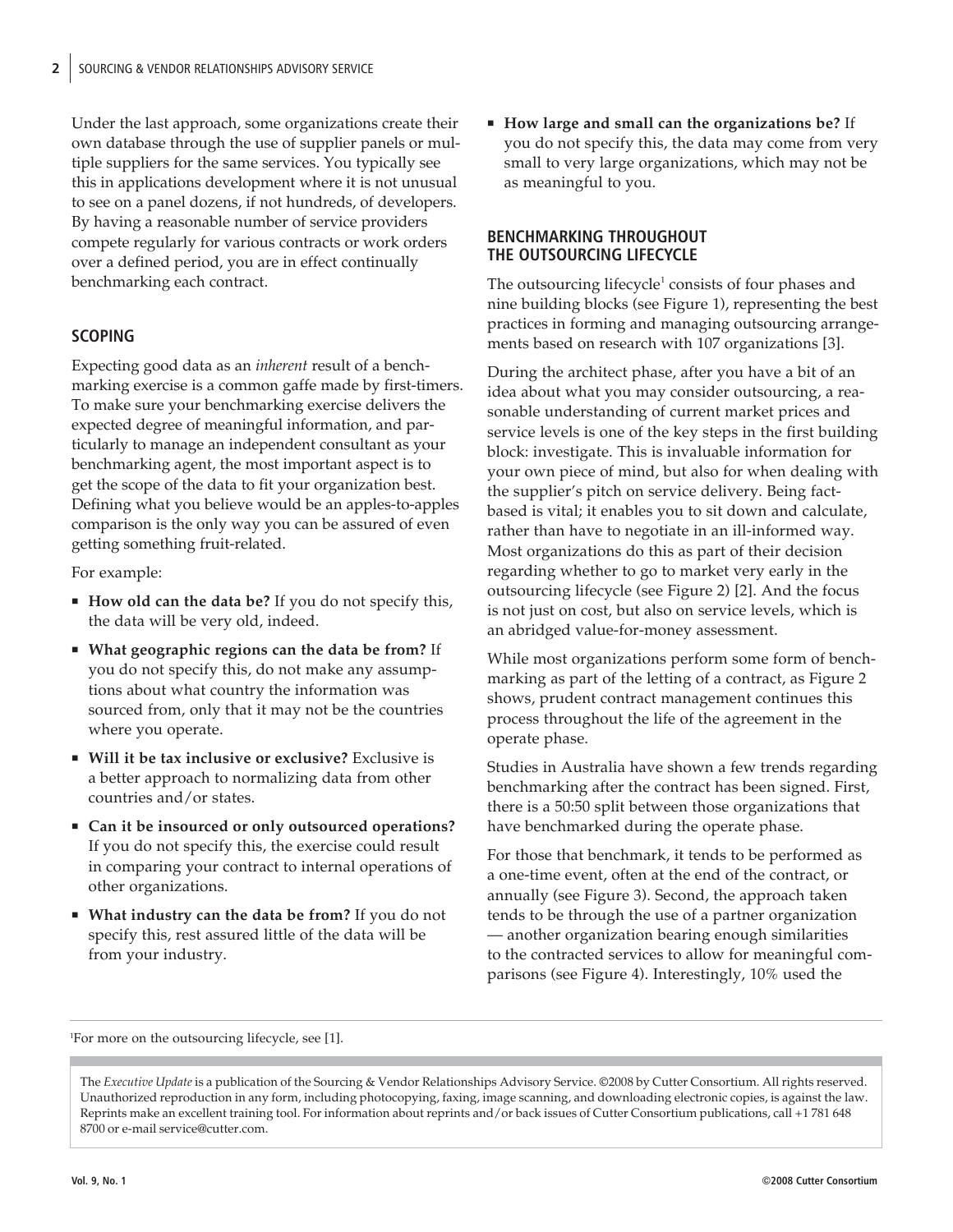

Figure 1 — The outsourcing lifecycle [1].

**Percentage of respondents**



Figure 2 — Benchmarking as part of decision process (150 respondents) [2].

service provider's other clients for its benchmarking. Organizations that use the service provider's clients for benchmarking tend to do so because the contract requires the organization to be within a certain percentile range of the service provider's client base (i.e., top quartile for key performance indicators [KPIs], lower half for costs — or something similar).

Last, while the client funds the majority of benchmarking exercises, the exercise itself is more often a joint effort, as opposed to an effort by one party (see Figure 5).

It is inevitable that the industry, and outsourcing practices in general, will evolve from the time the original arrangement was put in place. The end of any outsourcing contract, the refresh phase, offers the opportunity to

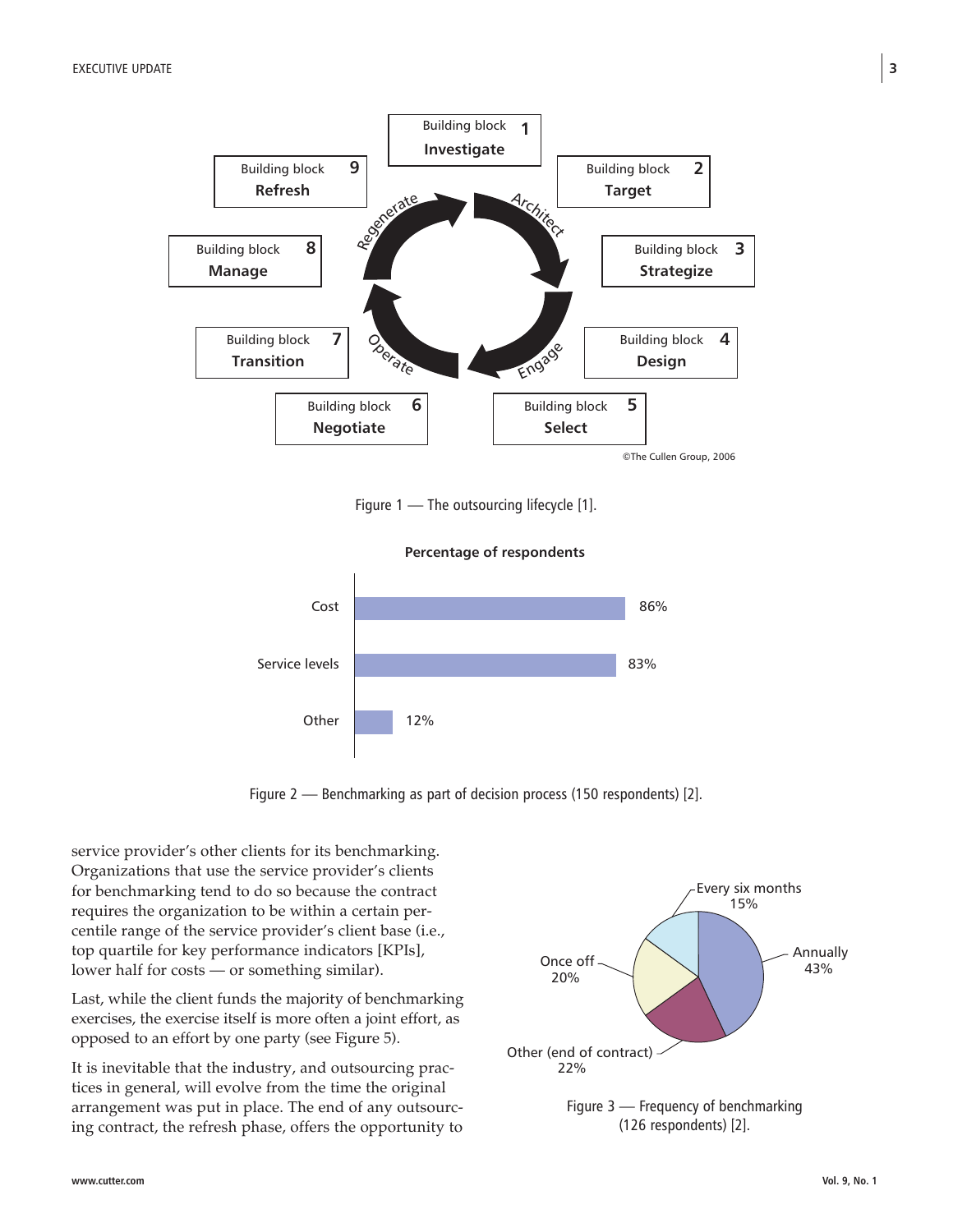investigate and adopt evolved practices, particularly if this had not been an ongoing inherent process adopted by the organization's contract management function.

Accordingly, obtaining current benchmark performance levels and costs against comparative industry standards to determine whether KPIs should be upgraded, and to determine future cost expectations, is very useful at the end of a contract to establish a basis for renegotiation or retendering. You are likely to find that new KPIs have emerged in the market (or better ways of measuring the old ones), that the industry standards have been raised, or that prices have gone down (for most things that are not labor-intensive and cannot be offshored).





## **CONCLUSION**

Benchmarking allows you to demonstrate to stakeholders that you are getting value for money. Or, if you are not, it provides targets, and possibly techniques, that can improve the deal's value-for-money equation. Regular benchmarking throughout the outsourcing lifecycle makes it a normal contract management technique, keeping you abreast of the market, and drives continuous improvement.

Part II will provide you with examples of benchmarking clauses and the experiences of those who worked with those clauses.

## **REFERENCES**

1. Cullen, Sara. "The Outsourcing Lifecycle: Womb to Tomb (and Back Again)." Cutter Consortium Sourcing & Vendor Relationships *Executive Update*, Vol. 7, No. 7, 2006.

2. Cullen, Sara, Peter B. Seddon, and Leslie P. Willcocks. *IT Outsourcing Practices in Australia*. Deloitte Touche Tohmatsu, 2001.

3. Cullen, Sara, Peter B. Seddon, and Leslie P. Willcocks. "Managing Outsourcing: The Lifecycle Imperative." *MIS Quarterly Executive*, Vol. 4, No. 11, March 2005, pp. 229-246.

## **ABOUT THE AUTHOR**

Sara Cullen is a Senior Consultant with Cutter Consortium's Sourcing & Vendor Relationships and Enterprise Risk Management & Governance practices. She is currently the Managing Director of The Cullen Group, a specialist



**Percentage of respondents**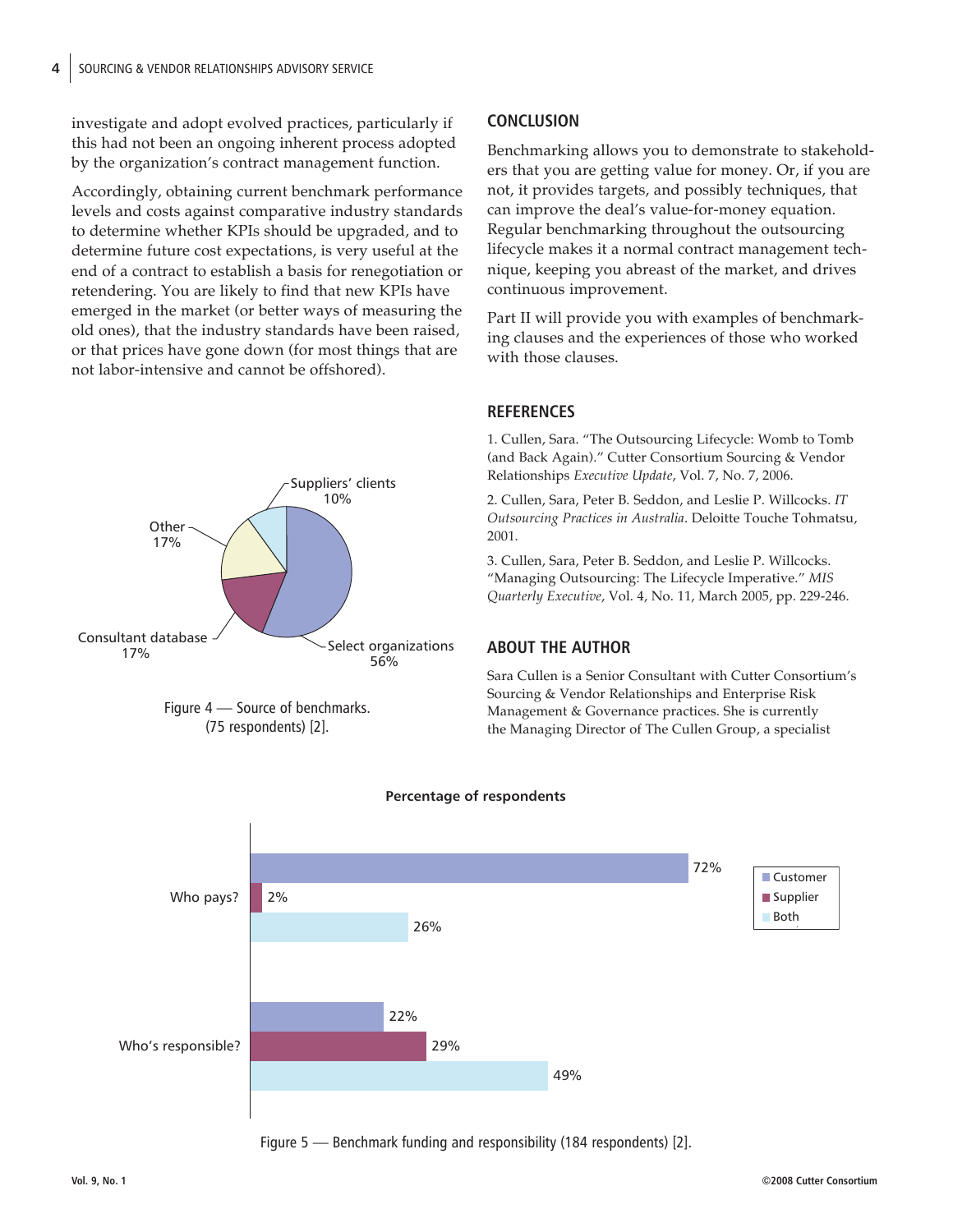organization offering consulting, training, and methodologies regarding commercial agreements. Dr. Cullen was a former national partner at Deloitte in Australia, where she ran the outsourcing consulting division, and she received her PhD from Melbourne University in the field of outsourcing. She has consulted to 110 private- and public-sector organizations, spanning 51 countries, in more than 130 outsourcing projects with contract values up to \$1.5 billion per year.

Dr. Cullen is a widely published author. Her publications include *Intelligent IT Outsourcing*; *Outsourcing: Exploding the Myths*; *Contract Management Better Practice Guide*; *Best Practices in ITO*; *Lessons Learnt in Outsourcing*; *Service Provider Management*; *Outsourcing Guidelines*; and *Outsourcing: What Auditors Need to Know*, in addition to research with various universities since 1994, including the London School of Economics, Melbourne, Oxford, and Warwick. She has been featured in such publications as the *Australian Financial Review*, *Business Review Weekly*, Computerworld, *Directions in Government*, *European Journal of Information Systems*, *Information Economics Journal*, *Journal of Strategic Information Systems*, *Information Technology Report*, *Insurance Directions*, *Oxford Handbook*, *MIS*, and *MISQ Executive*. Her expertise is globally recognized, and she performs peer reviews regarding outsourcing research for the *Harvard Business Review*, *California Management Review*, and the *European Conference on Information Systems*.

Dr. Cullen has lectured at many universities, including Melbourne, Monash, Swinburne, Queensland University of Technology, and the Royal Melbourne University of Technology. Dr. Cullen earned a BS in accounting from St. Cloud State University (US); she was awarded a Masters of Management (Technology) from Melbourne Business School; and earned her PhD from the University of Melbourne. She is also a Chartered Accountant in the US. She can be reached at scullen@cutter.com.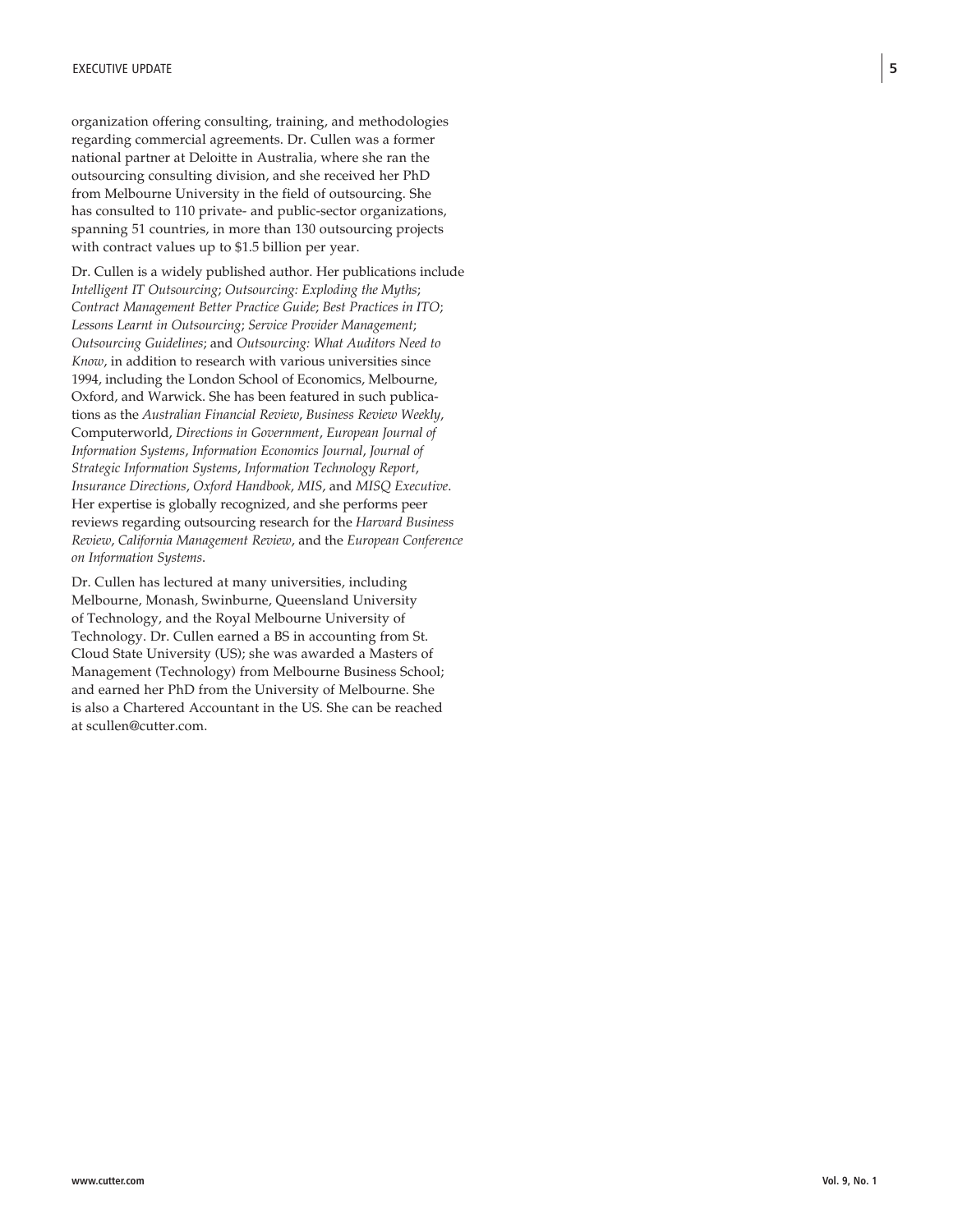**[Sourcing & Vendor Relationships Advisory Service](http://www.cutter.com) Executive Update Vol. 9, No. 4**

## Benchmarking Your [Outsourcing Contract:](http://www.cutter.com) Clauses

by Dr. Sara Cullen, Senior Consultant, Cutter Consortium

Benchmarking of outsourcing contracts has recently become a highly desired practice by client organizations, but it is often poorly executed. It can be a difficult and expensive process regardless of how services are sourced, internally or externally. In Part I of this twopart *Executive Update* series (Vol. 9, No. 4), we examined a few of the issues, including approach options and opportunities to consider when thinking about benchmarking as part of an outsourcing decision or deal. Here in Part II, we provide examples of benchmarking clauses and the experiences of those who work with such clauses.

The benchmarking provisions within outsourcing contracts are often quickly agreed to without much forethought. However, once a benchmarking exercise has been conducted, what to do with the results usually becomes hotly disputed.

Take the example below. It appears to be a straightforward contractual provision. The parties are to agree on the consultant, the terms of reference, and share costs. If the study finds that the current market prices are lower than those being levied, the charges are to be reduced to the market price.

### **SAMPLE CONTRACT**

### **1. Benchmarking Study**

1.1 (**Date of Benchmarking Study**) Within 18 months of the commencement date, a Benchmarking Study will be undertaken on the terms of this clause.

1.2 (**Benchmarking Information**) The Supplier must make sure all information required for the Benchmarking Study is made available and that it gives all reasonable assistance to ensure the success of the Benchmarking Study.

pdate

1.3 (**Benchmarking Organization**) The Client will initiate the Benchmarking Study by proposing to the Supplier the name of a suitable organization specializing in such studies. Both parties must agree on the appointment of the organization to undertake the Benchmarking Study.

1.4 (**Terms of Reference**) The benchmarking organization will be provided with terms of reference agreed to between the Client and the Supplier. The terms of reference will include determination of the range of costs associated with the delivery of equivalent services in equivalent technical environments to manufacturing customers in equivalent locations.

1.5 (**Cost**) The Client and the Supplier will meet the cost of the Benchmarking Study in equal shares provided that both parties agree that the cost of the Benchmarking Study is reasonable. The cost of the Benchmarking Study is not included in the Contract Charges.

1.6 (**Adjustment to Contract Charges**) Upon completion of the Benchmarking Study, the Contract Charges will be adjusted as follows:

- (a) If the then-current Contract Charges are outside the lowest price quartile (where the quartile consists of one-quarter of the respondents to the Benchmarking Study), then the Supplier shall commit to reducing the Contract Charges so that they fall within that quartile.
- (b) The adjustment will take effect within three months of completion of the Benchmarking Study.
- (c) Any dispute arising as a result of an adjustment under this clause will be referred to the Dispute Resolution Committee.

### **DIFFICULTIES WITH CLAUSES**

The parties did agree on the consultant, a well-known international benchmarking firm, but that was the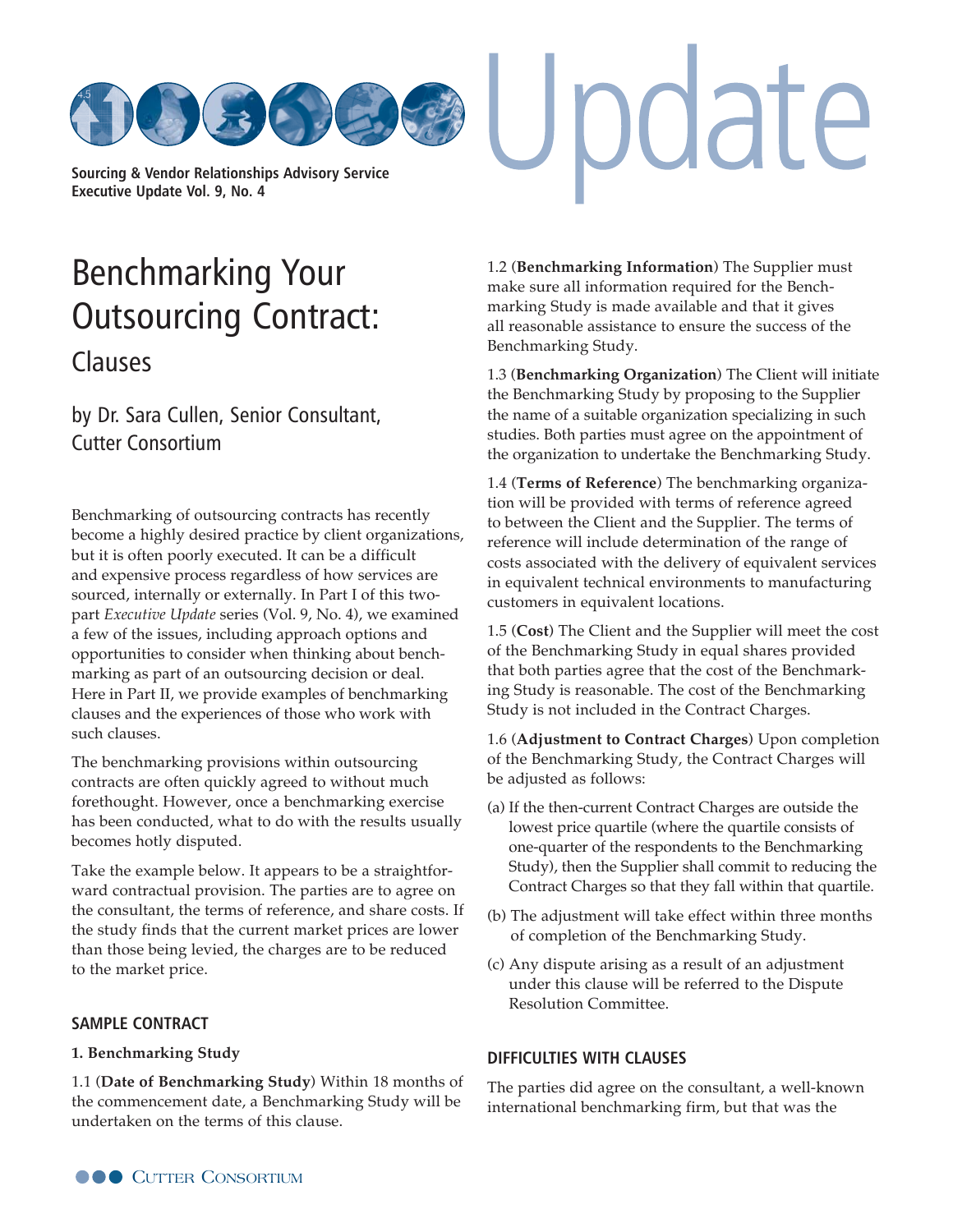last time they agreed on anything to do with the benchmarking study.

The consultant found that market prices were 20%-35% cheaper, so the client invoked clause 1.6 (Adjustment to Contract Charges) to adjust the contract charges accordingly. The service provider then invoked clause 1.7 (Disputes — not shown in sample) to dispute the findings, claiming that the data was not in accordance with clause 1.4 (Terms of Reference) — that it was not from data regarding "*equivalent* services in an *equivalent* technical environment." Nor was it from "*manufacturing* customers," nor in "*equivalent* locations." The service provider's interpretation of "equivalent" was so narrow that no organization in the consultant's database qualified.

The parties went to alternative dispute with a mediator. After a lengthy process, the mediator determined in favor of the service provider. The fact that the consultant did not have an "equivalent" to this contract was considered irrelevant. There was eventually a happy ending to this case. The client continued with the contract for two years, until its expiry, and then went to retender. It achieved well over the 35% cost savings by packaging the work differently and switching service providers.

The problem with forcing the service provider to meet the benchmarks, as in the above case, is that it tends to be quite a heavy-handed approach. It basically assumes that the service provider is intentionally overcharging and that once evidence is found regarding the "overcharging," the service provider is forced to comply regardless of the situation that gave rise to the prices in the first place.

For example, below is a case with an extreme situation of higher charges. The client was found to be paying prices for every service far exceeding the market four years after signing, including:

- Desktop and LAN services that were 54% above the market median
- The highest ever encountered per-call price for help desk services, exceeding the median per call by more than 250% and having the most expensive rate in the market by 57%

■ Data center services that were 55% above the median when expressed in terms of monthly cost per millions of instructions per minute and 30% above the median when expressed in terms of monthly cost per gigabyte

Why were the costs in this case so high? It is natural to assume that the service provider was gouging the client. But, in reality, some very basic decisions that the client had made affected much more than prices paid. First, the client required that the help desk and data center be on the client's site and wholly dedicated to the client. Second, the client made the service provider buy its IT assets at book value rather than the significantly lower market value. This cost, plus the financing cost, was then amortized into the price over the entire term of the contract. Third, the contract fixed future technology acquisition costs at the then-current costs when the contract was formed. During the five-year term, the price/performance ratio in the industry dramatically improved — but the client was stuck with five-year-old prices (regardless of what the service provider actually paid). Fourth, the entire invoice amount was "at risk" for service-level penalties. This had the effect of ensuring that service levels were far below industry norms, due to the severe risk put on the service provider. For example, the contract held the help desk only to 40% of calls to be resolved on first contact with help desk, when the industry norm is 70%.

## **ACHIEVING BETTER RESULTS**

Merely stating that a service provider has to meet a benchmark does not mean that it can. In the above case, significant reengineering would have been required; moving the help desk and data center offsite would have been just the start. For this reason, better results can be achieved when the benchmarking exercise is conducted in order to formulate an improvement plan whereby the parties are able to work through why costs are higher, or services are lower than the market, and work together to implement solutions progressively.

An example of such a clause is shown next. Note that clause 1.4 requires an improvement plan that is to be implemented by an agreed-upon date. In a worstcase scenario, if the plan cannot be agreed to, the client

The *Executive Update* is a publication of the Sourcing & Vendor Relationships Advisory Service. ©2008 by Cutter Consortium. All rights reserved. Unauthorized reproduction in any form, including photocopying, faxing, image scanning, and downloading electronic copies, is against the law. Reprints make an excellent training tool. For information about reprints and/or back issues of Cutter Consortium publications, call +1 781 648 8700 or e-ma[il service@cutter.com.](mailto:service@cutter.com)